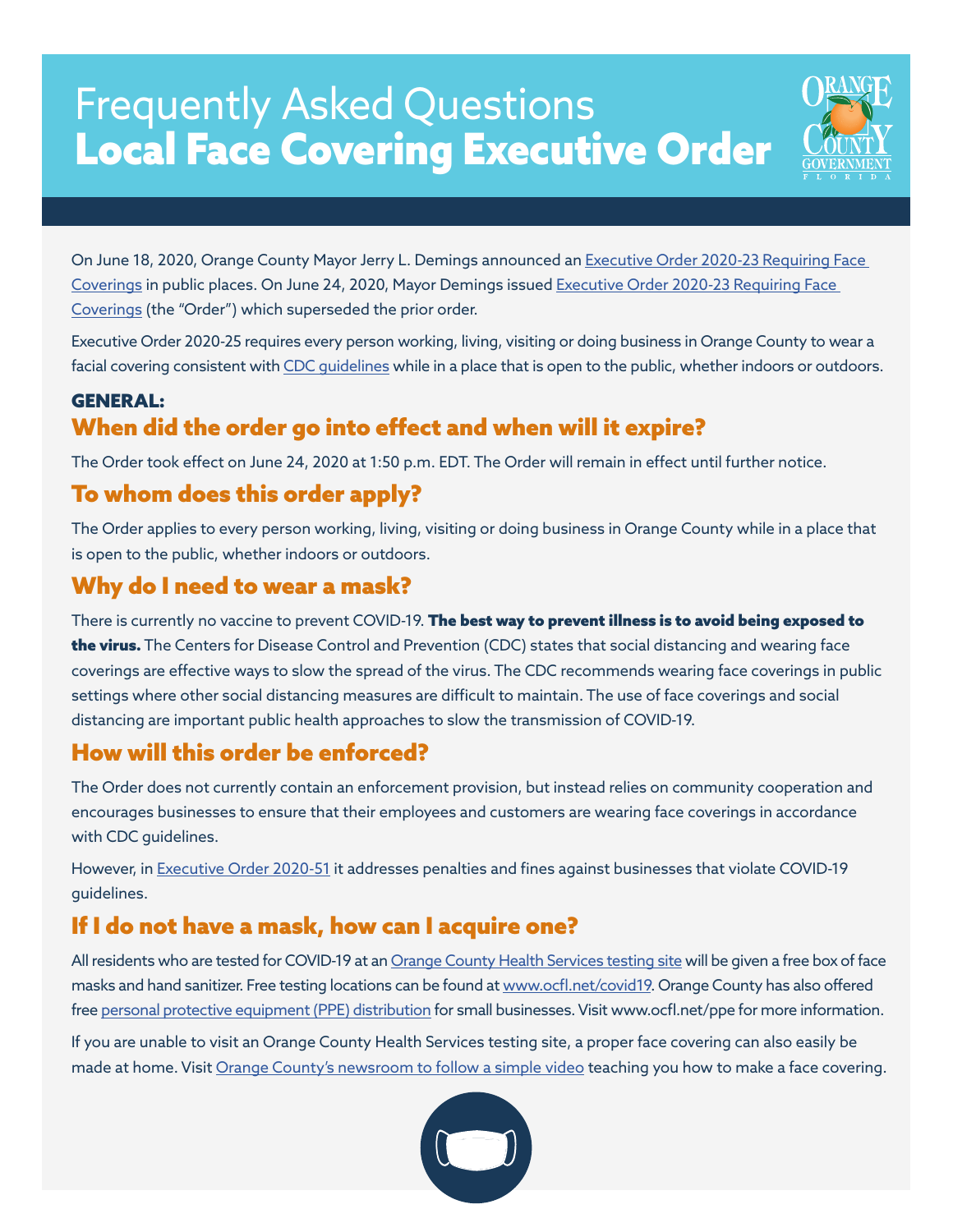# Frequently Asked Questions Local Face Covering Executive Order



# What is a "face covering" defined as?

A face covering is a uniform piece of material that securely covers a person's nose and mouth and remains affixed in place without the use of one's hands.

#### EXCEPTIONS:

## What are the exceptions in the mandate?

The following individuals are not required to wear a face covering under the Order:

- Children under the age of two years old or children unable to effectively comply with the face covering Order
- Persons for whom a face covering would cause impairment due to an existing health condition, including people with disabilities. This exception also includes individuals who cannot tolerate a face covering for medical, sensory or other conditions.
- Persons working in a profession who do not have any face-to-face interactions with the public.
- Persons working in a profession where use of a face covering will not be compatible with the duties of the profession.
- Persons exercising while maintaining social distancing.
- Persons who are developmentally unable to comply, including children who may not be able to effectively wear a face covering.

### What do I need to present to businesses if I fall into an exception category for the Order?

The Order does not require anyone to present any health information. Whether a business permits someone to enter its business is a decision for that particular business to make.

### Is there an exception in the Order for government entities?

No. There is no exception. Employees of governmental entities shall abide by their specific face covering protocols consistent with CDC guidelines.

#### EXERCISE:

## What if I'm exercising? Do I need to wear a mask?

If you are exercising or doing some sort of physical activity (e.g., fishing, swimming, boating, walking a dog, playing